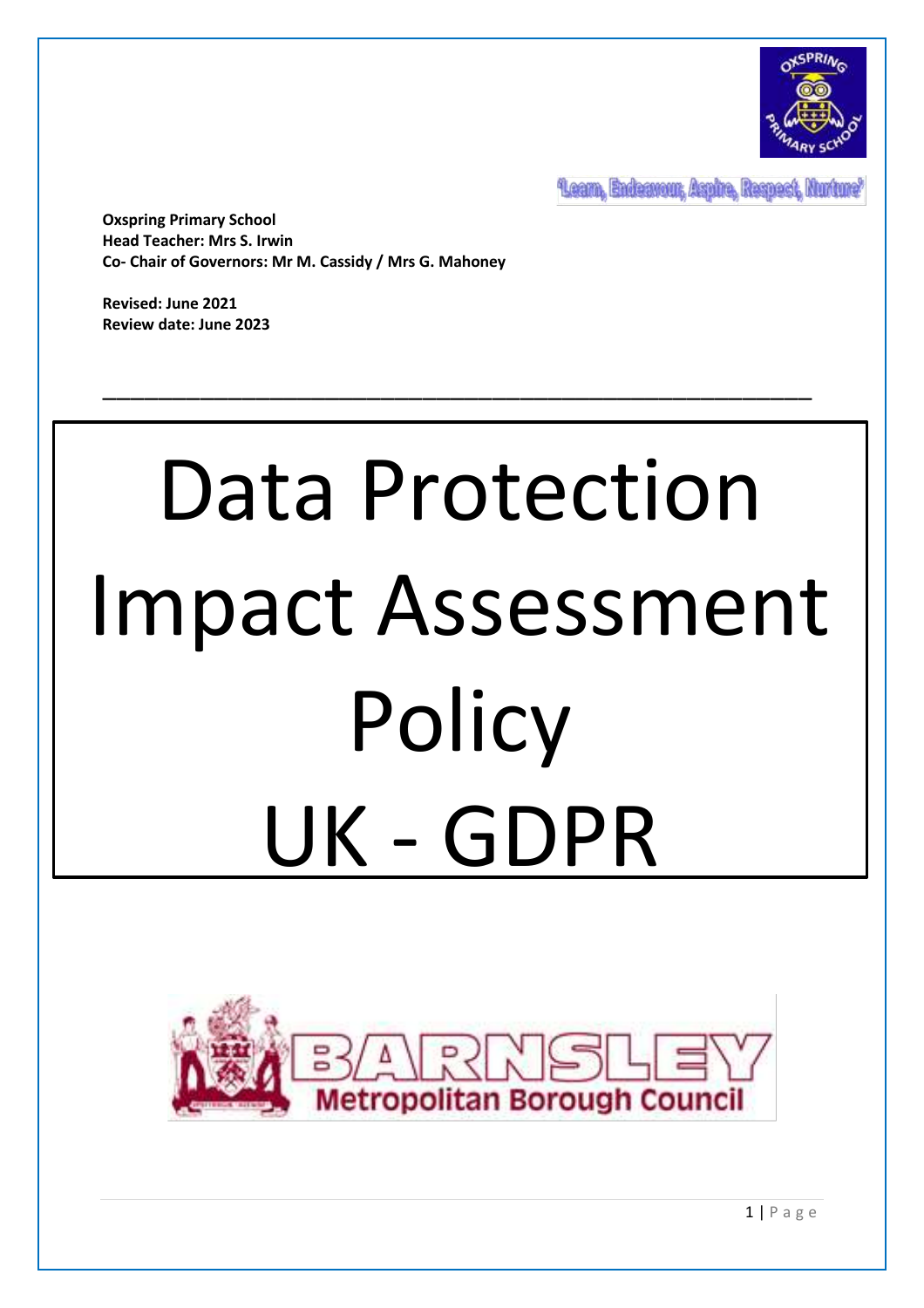## Contents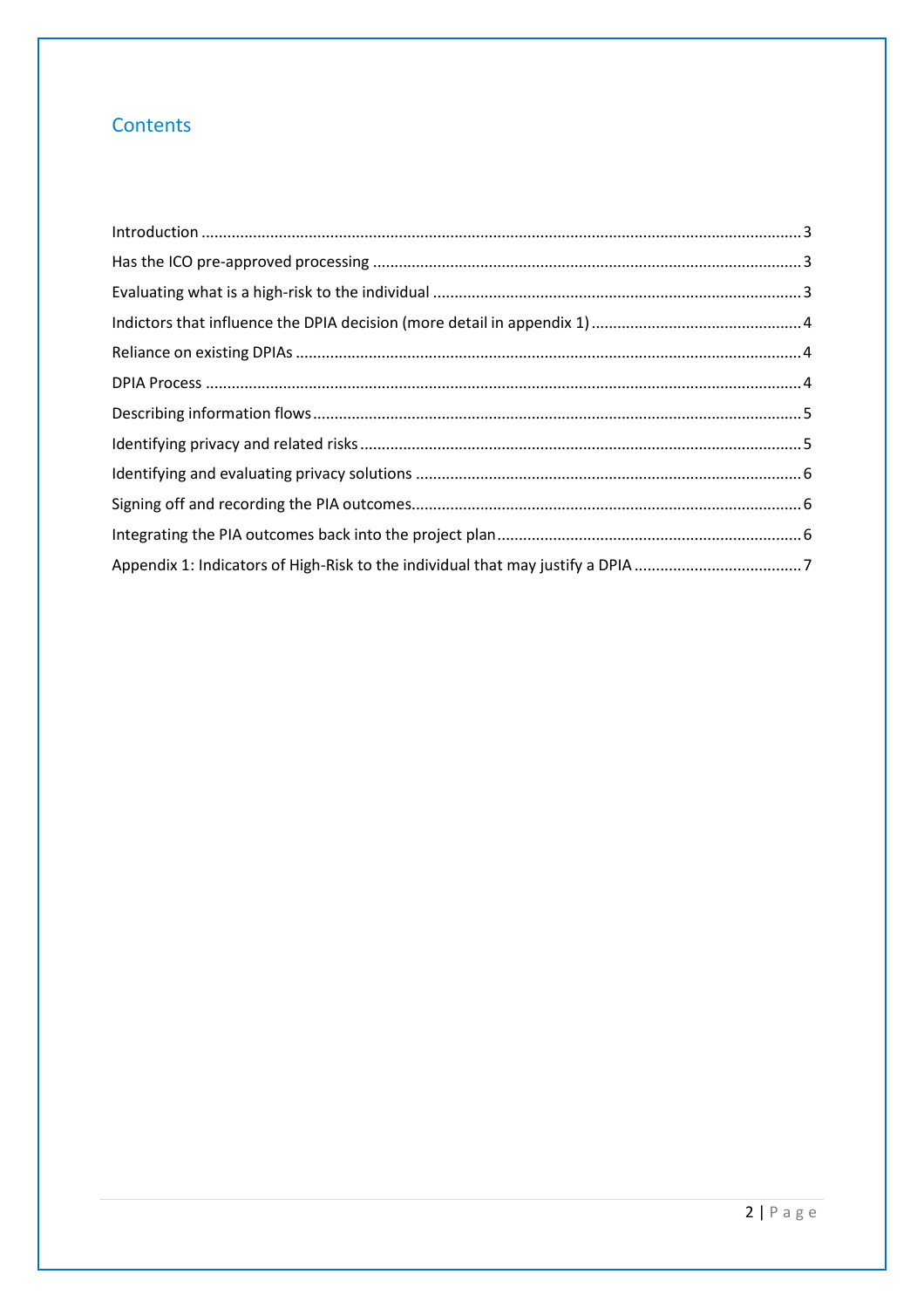## <span id="page-2-0"></span>Introduction

A Data Protection Impact Assessment ("DPIA") is a process designed to describe the processing, assess the necessity and proportionality of that processing and to help manage the risks to the rights and freedoms of natural persons resulting from the processing of personal data.

Oxspring Primary School considers the need for a DPIA for all changes. We only complete a DPIA where there is likely to be a high risk to the rights and freedoms of the individual.



<span id="page-2-1"></span>Has the ICO pre-approved processing?

The ICO may decide that certain activities such as the standard school application process does not require a DPIA. Where the ICO makes these decisions, we will not complete a formal DPIA. However, we will review the available information from the ICO to confirm that the decision applies and consider if we need to consider any activities we are completing which do not fall into the scope of the ICO decision.

## <span id="page-2-2"></span>Evaluating what is a high-risk to the individual

Oxspring Primary School recognises that DPIA's are required in a limited number of cases. The GDPR requires a DPIA where the processing is likely to result in a high risk to the rights and freedomsof individuals. The GDPR highlights the following examples of processing that would require a DPIA:

(a) a systematic and extensive evaluation of personal aspects relating to natural persons which is based on automated processing, including profiling, and on which decisions are based that produce legal effects concerning the natural person or similarly significantly affect the natural person;

(b) processing on a large scale of special categories of data referred to in Article 9(1), or of personal data relating to criminal convictions and offences referred to in Article 10;

(c) a systematic monitoring of a publicly accessible area on a large scale.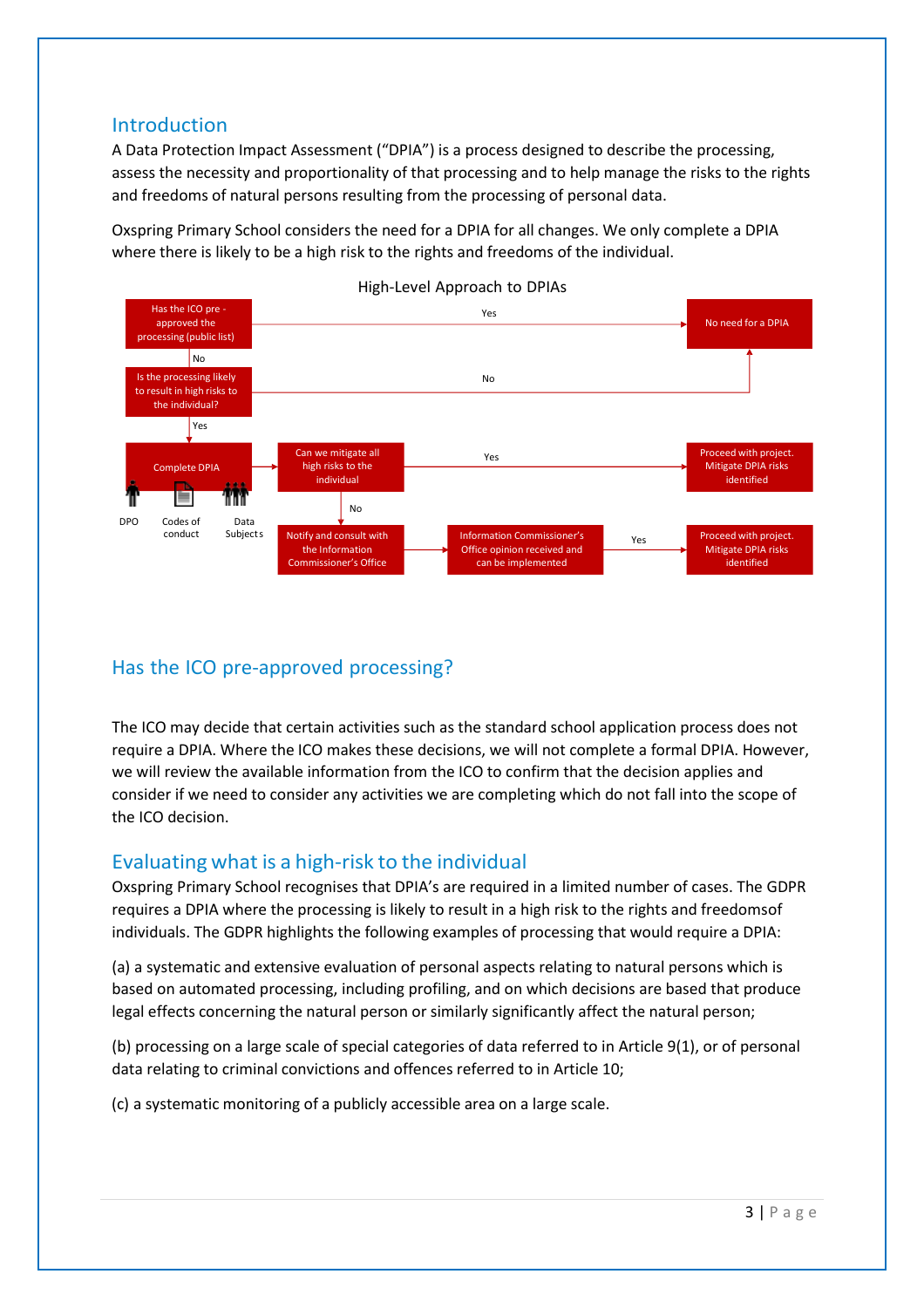To determine if there is likely to be a high risk to individuals the project team will meet with the Data Protection Officer to discuss the project. At the meeting we will discuss the below 10 indicators of risk to assess the need for a DPIA. If two or more of the indicators are met by the processing the school will complete a DPIA. Note we do not consider the normal school activities of testing and evaluating pupils to require a DPIA.

## <span id="page-3-0"></span>Indictors that influence the DPIA decision (more detail in appendix 1)

- 1. Evaluating or scoring of individuals including profiling and predicting behaviour;
- 2. Automated decision making with legal or similar effect (unlikely to apply to the school);
- 3. Systemic monitoring of publicly accessible places;
- 4. Processing of sensitive data including, racial or ethnic origin, political opinions, religious or philosophical beliefs, genetic data, biometric data for the purposes of identifying a person, health, sex life, sexual orientation;
- 5. Large scale data processing (unlikely to apply to the school);
- 6. Datasets that have been matched or combined;
- 7. Data concerning vulnerable data subjects (including children);
- 8. Innovative use of applying technology or organisational solutions;
- 9. Data transfers across borders outside of the EU;
- 10. When processing limits the individual's rights.

## <span id="page-3-1"></span>Reliance on existing DPIAs

We can and will rely on existing DPIAs where they have already assessed the risks of similar processing, e.g. if we purchase an IT system that has been implemented in many schools we will ask the IT company to provide any existing DPIA. In addition, we will request DPIAs from other schools where this is appropriate and DPIAs exist.

## <span id="page-3-2"></span>DPIA Process

Where we decide a DPIA is required we will complete one as early as possible in the process and will update the DPIA at points in the project.

The School is responsible for the DPIA. The DPO should be included as an advisor in the process. Where it is possible we will invite pupils, parents, and staff to participate in the DPIA to gather their views.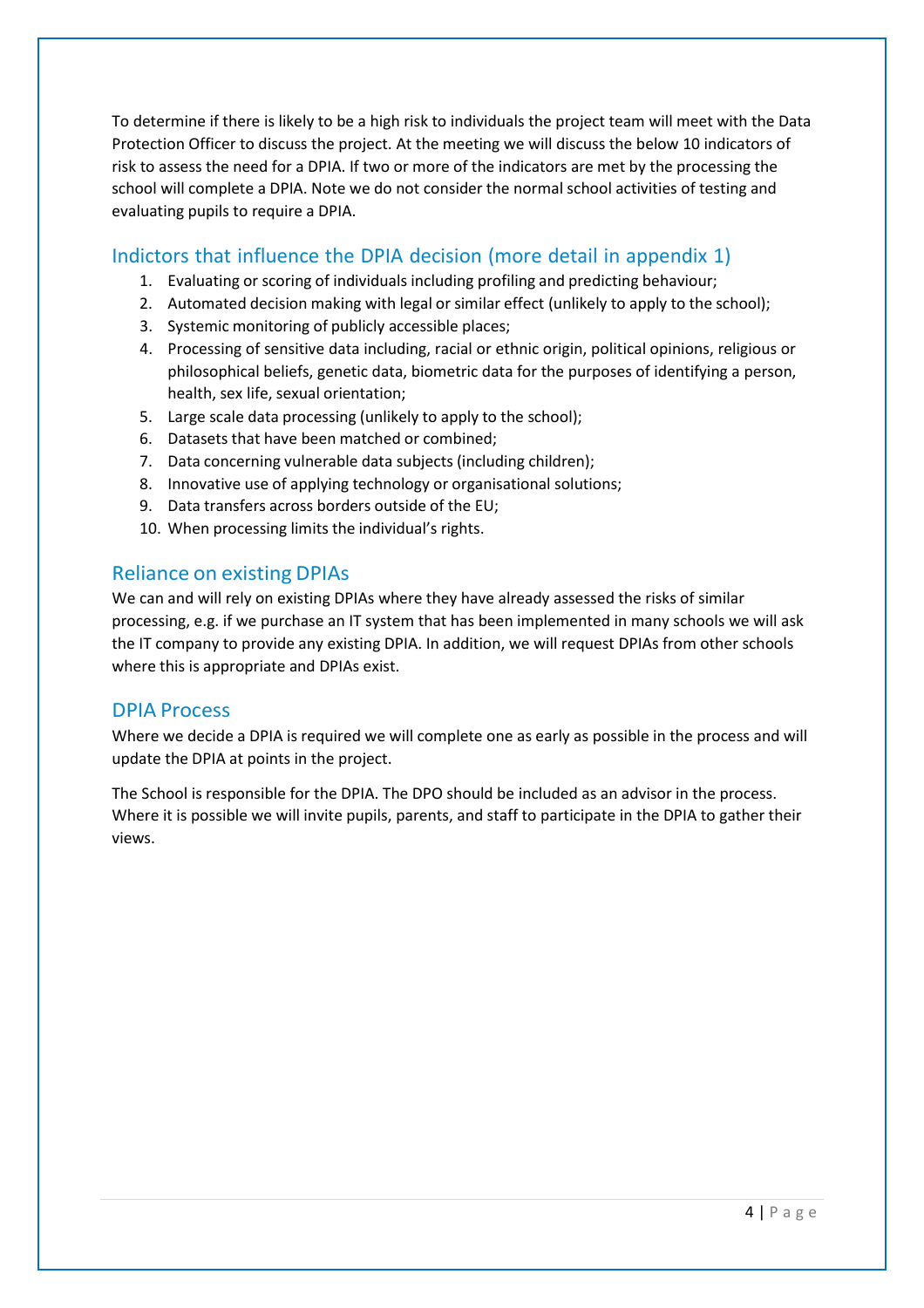

#### <span id="page-4-0"></span>Describing information flows

- Explain how information will be obtained, used, and retained there may be several options to consider. This step can be based on, or form part of, a wider project plan.
- This process can help to identify potential 'function creep' unforeseen or unintended uses of the data (for example data sharing)
- ✓ People who will be using the information are consulted on the practical implications.
- ✓ Potential future uses of information are identified, even if they are not immediately necessary.

#### <span id="page-4-1"></span>Identifying privacy and related risks

- Record the risks to individuals, including possible intrusions on privacy where appropriate.
- Assess the corporate risks, including regulatory action, reputational damage, and loss of public trust. Conduct a compliance check against the GDPR and other relevant legislation.
- Maintain a record of the identified risks.
- ✓ The process helps the school to understand the likelihood and severity of privacy risks.
- ✓ The school is open with itself about risks and potential changes to a project.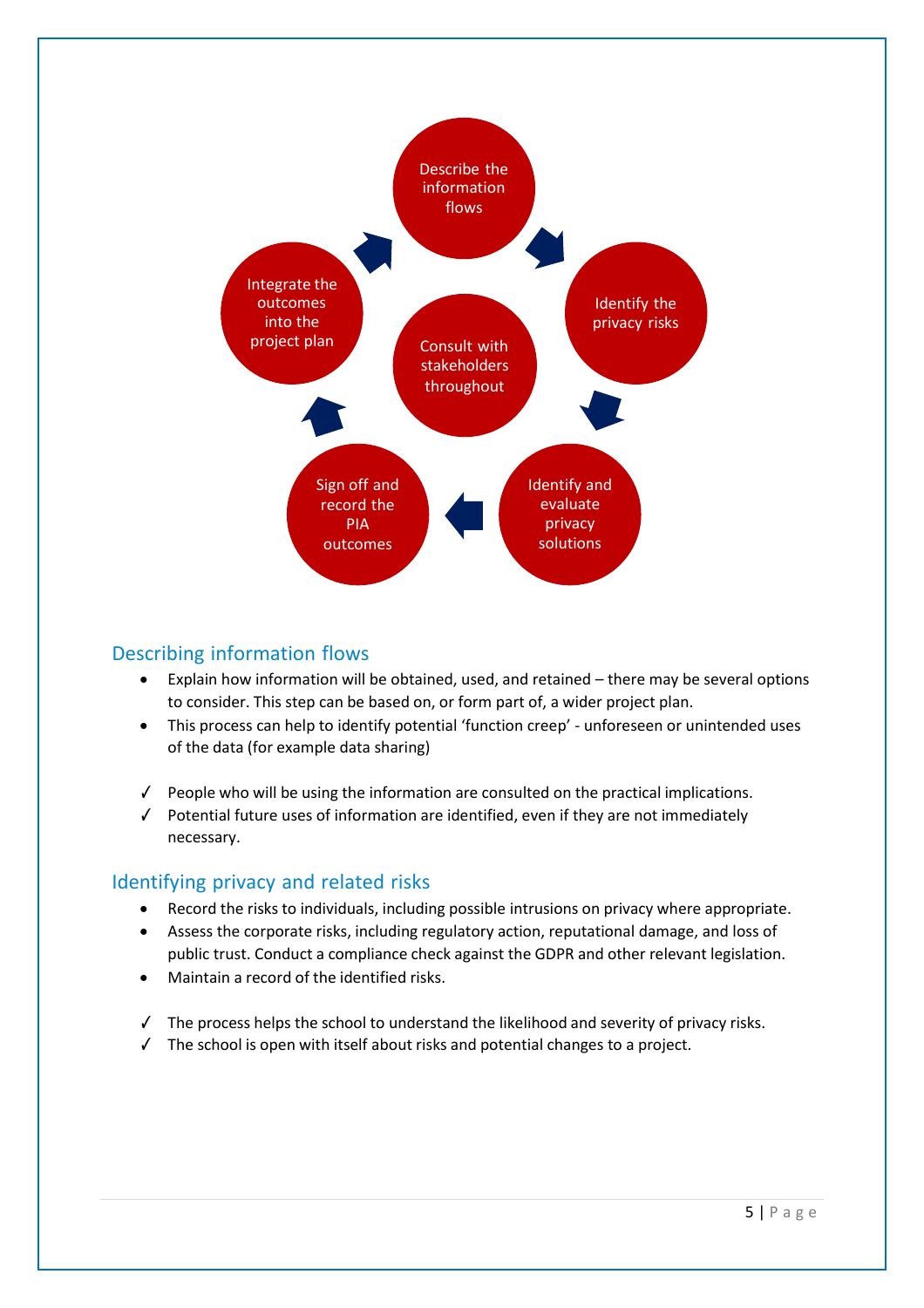## <span id="page-5-0"></span>Identifying and evaluating privacy solutions

- Devise ways to reduce or eliminate privacy risks.
- Assess the costs and benefits of each approach, looking at the impact on privacy and the effect on the project outcomes.
- Refer to the privacy risk register until satisfied with the overall privacy impact.
- $\checkmark$  The process considers the aims of the project and the impact on privacy.
- ✓ The process also records privacy risks which have been accepted as necessary for the project to continue.

### <span id="page-5-1"></span>Signing off and recording the DPIA outcomes

- Obtain appropriate signoff within the organisation.
- Produce a DPIA report, drawing on material produced earlier during the DPIA.
- Consider publishing the report or other relevant information about the process.
- ✓ The DPIA is approved at a level appropriate to the project.
- ✓ A DPIA report or summary is made available to the appropriate stakeholders.

#### Integrating the DPIA outcomes back into the project plan

- Ensure that the steps recommended by the DPIA are implemented.
- Continue to use the DPIA throughout the project lifecycle when appropriate.
- ✓ The implementation of privacy solutions is carried out and recorded.
- $\checkmark$  The DPIA is referred to if the project is reviewed or expanded in the future.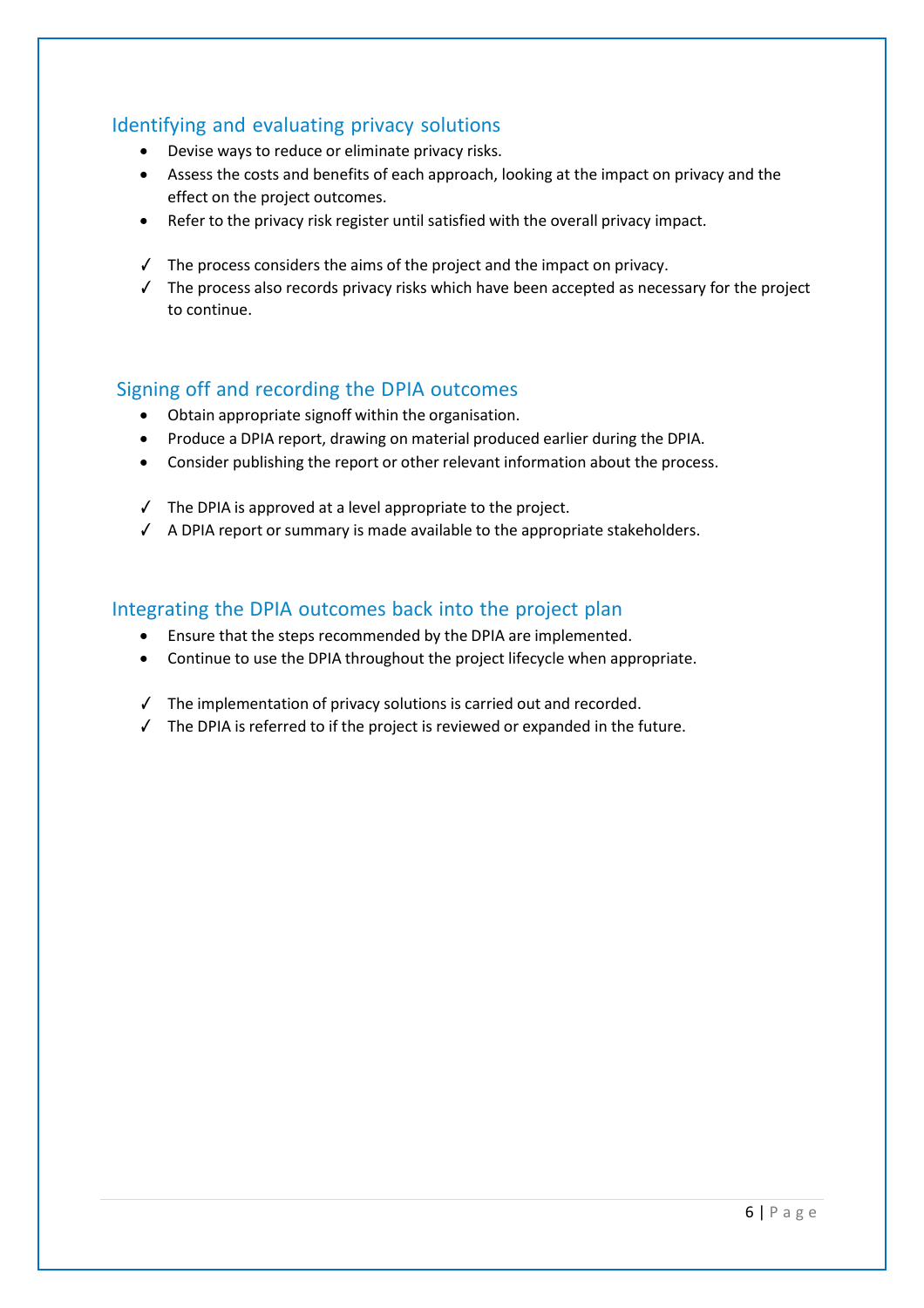# <span id="page-6-0"></span>Appendix 1: Indicators of High-Risk to the individual that may justify a DPIA

- 1. Evaluation or scoring, including profiling and predicting, especially from "aspects concerning the data subject's performance at work, economic situation, health, personal preferences or interests, reliability or behaviour, location or movements".
- 2. Automated-decision making with legal or similar significant effect: processing that aims at taking decisions on data subjects producing "legal effects concerning the natural person" or which "similarly significantly affects the natural person". For example, the processing may lead to the exclusion or discrimination against individuals. Processing with little or no effect on individuals does not match this specific criterion.
- 3. Systematic monitoring: processing used to observe, monitor or control data subjects, including data collected through "a systematic monitoring of a publicly accessible area". This type of monitoring is a criterion because the personal data may be collected in circumstances where data subjects may not be aware of who is collecting their data and how they will be used. Additionally, it may be impossible for individuals to avoid being subject to such processing in frequent public (or publicly accessible) space(s).
- 4. Sensitive data: this includes special categories of data as defined in Article 9 (for example information about children's health), as well as personal data relating to criminal convictions or offences. This criterion also includes data which may more generally be considered as increasing the possible risk to the rights and freedoms of individuals, such as electronic communication data, location data, financial data (that might be used for payment fraud). In this regard, whether the data has already been made publicly available by the data subject or by third parties may be relevant. The fact that personal data is publicly available may be considered as a factor in the assessment if the data was expected to be further used for certain purposes. This criterion may also include information processed by a natural person in the course of purely personal or household activity (such as cloud computing services for personal document management, email services, diaries, e-readers equipped with notetaking features, and various life-logging applications that may contain very personal information), whose disclosure or processing for any other purpose than household activities can be perceived as very intrusive.
- 5. Data processed on a large scale: the GDPR does not define what constitutes large-scale, though recital 91 provides some guidance. In any event, the following factors, in particular, should be considered when determining whether the processing is carried out on a large scale
	- a. the number of data subjects concerned, either as a specific number or as a proportion of the relevant population;
	- b. the volume of data and/or the range of different data items being processed;
	- c. the duration, or permanence, of the data processing activity;
	- d. the geographical extent of the processing activity.
- 6. Datasets that have been matched or combined, for example originating from two or more data processing operations performed for different purposes and/or by different data controllers in a way that would exceed the reasonable expectations of the data subject.